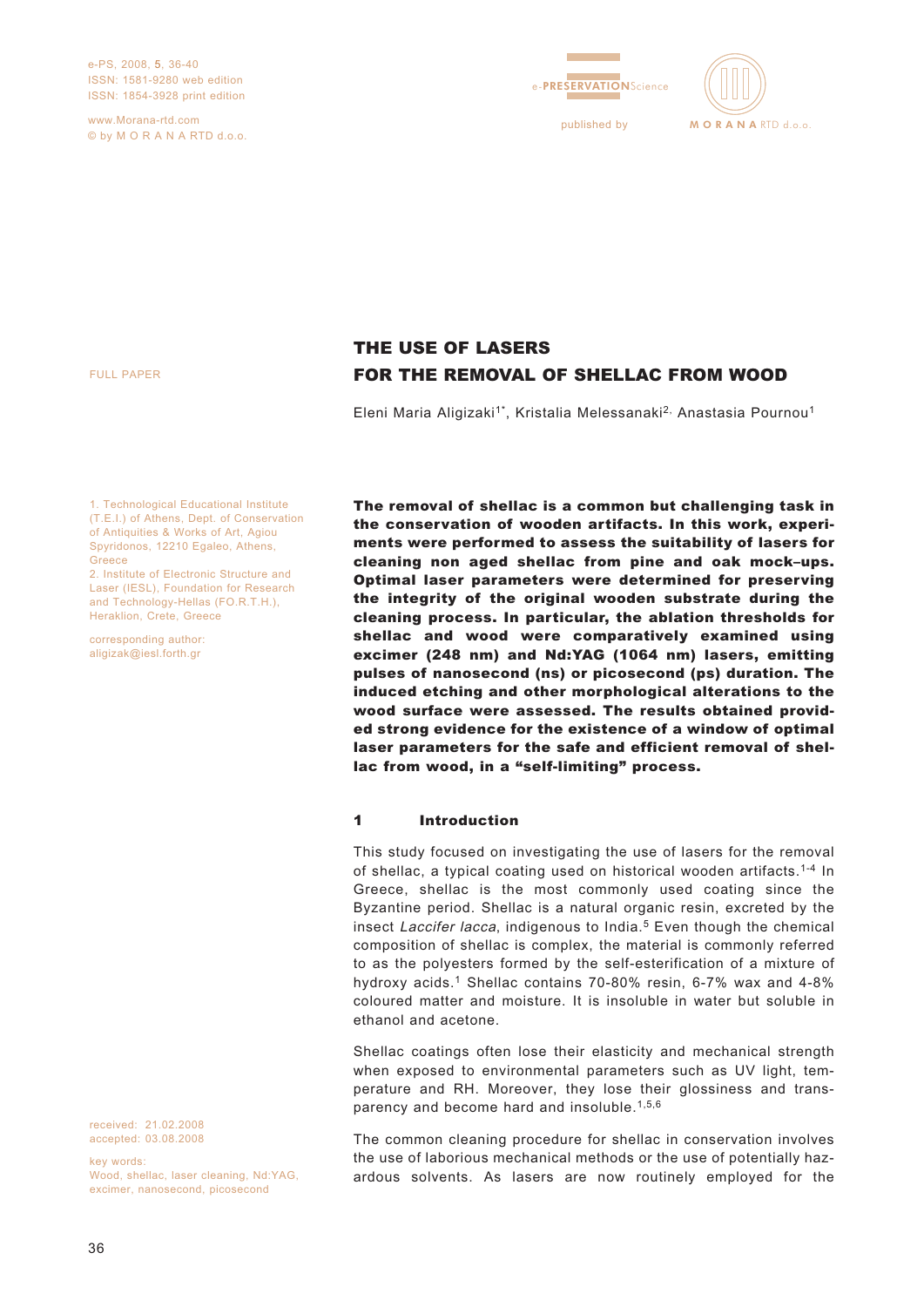removal of organic coatings from various substrates of cultural heritage objects<sup>7-11</sup>, this study aimed to identify whether lasers could be applied in the removal of shellac. Two Nd: YAG (1064 nm) and two excimer (248 nm) laser systems, emitting pulses of nanosecond (ns) and picosecond (ps) duration at each wavelength, were used to determine the optimal laser parameters.

# 2 Experimental

Hardwood (oak-Quercus robur L.) and softwood (pine-Pinus sylvestris L.) boards were used to prepare three flat mock-ups  $(13 \times 6 \times 1 \text{ cm})$  for each species. Two of them were coated by brush (two layers of shellac - 50% w/v in ethanol) on the tangential surface. Coating thickness was up to 35 μm on the softwood sample and up to 25 μm on the hardwood. The third wooden mock-up was left uncoated and was used as a reference for comparative reasons. Prior to laser ablation studies, mock-ups were left to dry for 2 months, in a controlled environment (25  $°C$ , 45% RH).

Mock-ups were irradiated in order to determine the relationships between the ablation rates of materials used, and laser wavelength, fluence and pulse duration. Four types of laser systems were employed (Table 1).

| Laser              | Wavelength<br>(nm) | Pulse duration | <b>Repetition Rate</b><br>(Hz) |
|--------------------|--------------------|----------------|--------------------------------|
| Nd:YAG             | 1064               | $10$ ns        | 10                             |
| Nd:YAG             | 1064               | $150$ ps       |                                |
| Excimer KrF        | 248                | $30$ ns        | 20                             |
| <b>Excimer Dye</b> | 248                | $0.5$ ps       |                                |

Table 1: Laser systems employed in this study.

Following a standard set up procedure, the laser beam was passed through a fused silica glass cell. This cell reflected 10% of the beam onto a joule meter, which monitored the energy of each laser pulse, whilst the remaining 90% of the beam was focused by a cylindrical lens onto the mock-up surfaces.

At all wavelengths and pulse durations, various conditions of energy per pulse were received (±2−3%). In order to calculate the various fluence values, the spot size was measured on blank photo paper. It ranged from 0.2 - 0.3 mm2 for Nd:YAG lasers and 0.1 - 0.2 mm2 for excimer lasers and its shape was found to be circular. Thus, the fluence range for the infrared laser systems was from 0.2 to 2 J/cm2 for a 10 ns pulse duration and between 0.2 to 3.5 J/cm2 for 150 ps. For the ultraviolet laser systems, a higher fluence range was required than that of the Nd:YAG laser, in order to induce any noticeable results on the

photo paper. In particular, for the KrF laser, emitting pulses of 30 ns, a fluence range from 0.2 to 5.7 J/cm2 was employed, while for pulses of 0.5 ps the corresponding range was from 0.2 to 0.8 J/cm2.

Finally, for all fluences applied on mock-ups, measurements were taken for both 1 and 5 laser pulses (three to four sets for each spot). However, only results obtained by using 1 laser pulse are presented, as 5 pulses produced analogous results with approximately five times the intensity (crater depth and discoloration) and did not affect the ablation threshold of shellac or wood in all tests carried out.

To asses the suitability of laser cleaning on wooden substrates, it is essential to determine the damage threshold for uncoated wooden surfaces (references). In this work, the damage of wood or varnish was considered as any physical change (discoloration, structural modifications etc) observed by scanning electron microscopy (SEM), stereomicroscopy and using a profilometer. By using SEM in particular, it was possible to document the ablation threshold of wood and shellac by physically illustrating the starting point of the interaction between lasers and these materials. The minimum laser fluence for the removal of shellac and for the damage of uncoated wood was determined in order to asses the so called "self limiting effect".<sup>8</sup>

The ablation curves were formed by plotting the crater depth versus the different fluences applied. Crater profiles and depth, on coated mock-ups and references, were measured with a mechanical stylus profilometer (Parthen Mahr – Profilometer S5P) with a 200 μm resolution. This depth was measured in order to examine the quantity and quality of the varnish removal and assess the etching rate in relation to the laser parameters applied.

# 3 Results and discussion

Results obtained on the ablation rate of shellac irradiated using the four types of laser systems, are presented in figures 1-4.

The results of laser etching depth measurements, as a function of laser fluence (Figure 1-4), showed noticeable differences in the ablation thresholds for shellac and wood. In all cases, shellac was ablated at lower fluences than wood, creating an optimum (self limit) window of fluence energies that could be applied without altering the wooden surface.

In particular, for coated mock-ups, shellac etching occurred at 0.2 J/cm2 (the lowest fluence applied),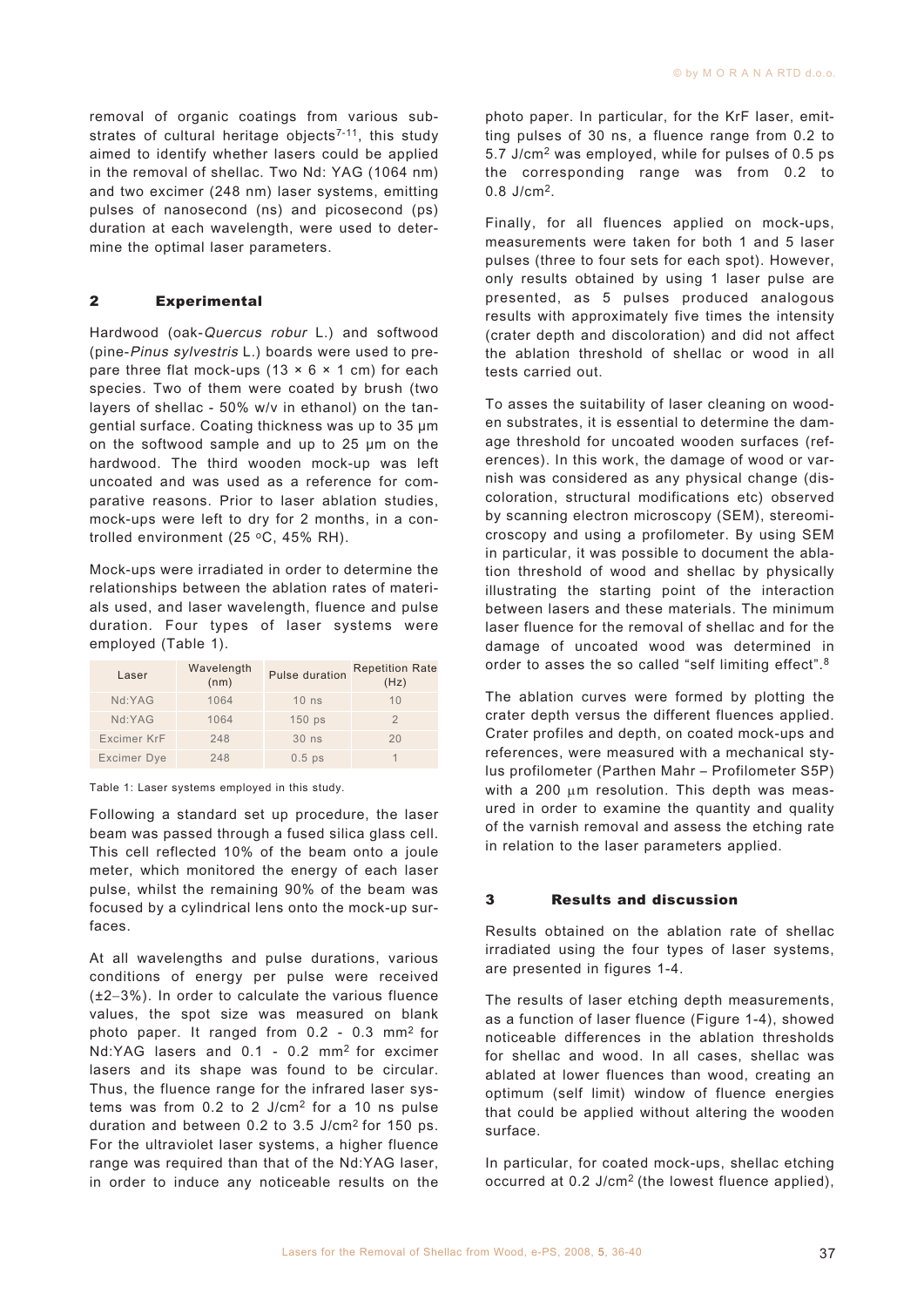for both wavelengths and pulse durations (Figure 5, 6).

Thereby, based on the ablation threshold of wood (Table 2), at 248 nm and ns pulses, a safe limit window of 1.6 J/cm2 and 0.8 J/cm2 was set for oak and pine respectively; while for ps pulses the safe limit window was 0.4 J/cm2 and 0.3 J/cm2 respectively for oak and pine.

For laser irradiation at 1064 nm (for both ns and ps pulse durations), the ablation threshold of wood started at higher fluences (Table 2).

Thereby, for ns pulses, a safe limit of 1.8 and 1.7 J/cm<sup>2</sup> was set respectively for oak and pine during the laser cleaning operation. In this case, shellac can be gradually removed up to the point where a thin layer of coating remains.

Using the same wavelength (1064 nm) but ps pulses, a narrower window of 1.1 J/cm2 and 1 J/cm2 was obtained respectively for oak and pine for the safe removal of shellac, while avoiding surface morphological alterations on wood.

At 1064 nm, pulse duration, played an important role in the etching depth developed (Figures 1 and 2). In particular, it was noticed that for the removal of shellac, and especially for fluences > 1.5 J/cm2, the shorter the pulse duration (ps) the smaller the crater depth (etching).

The removal of shellac using excimer lasers was slow compared to Nd:YAG and visible only at high fluences. Shellac strongly absorbs the UV light, resulting in a low etching depth and consequently, in a gradual, but slow removal at 248 nm. In contrast, when Nd:YAG laser was applied, a high etching depth was observed which, along with the wide self limit window, allowed fast and controlled removal of resin.



Figure 1: Ablation rate of shellac when irradiated with Nd: YAG 1064 nm, (pulse duration 10 ns). Every datum point is an average of at least 3 to 4 different measurements. The error bars are indicative.



Figure 2: Ablation rate of shellac when irradiated with Nd: YAG 1064 nm, (pulse duration 150 ps). Every datum point is an average of at least 3 to 4 different measurements. The error bars are indicative.



Figure 3: Ablation rate of shellac when irradiated with KrF Excimer 248 nm, (pulse duration 30 ns). Every datum point is an average of at least 3 to 4 different measurements. The error bars are indicative.



Figure 4: Ablation rate of shellac when irradiated with Dye Excimer 248 nm, (pulse duration 0.5 ps). Every datum point is an average of at least 3 to 4 different measurements. The error bars are indicative.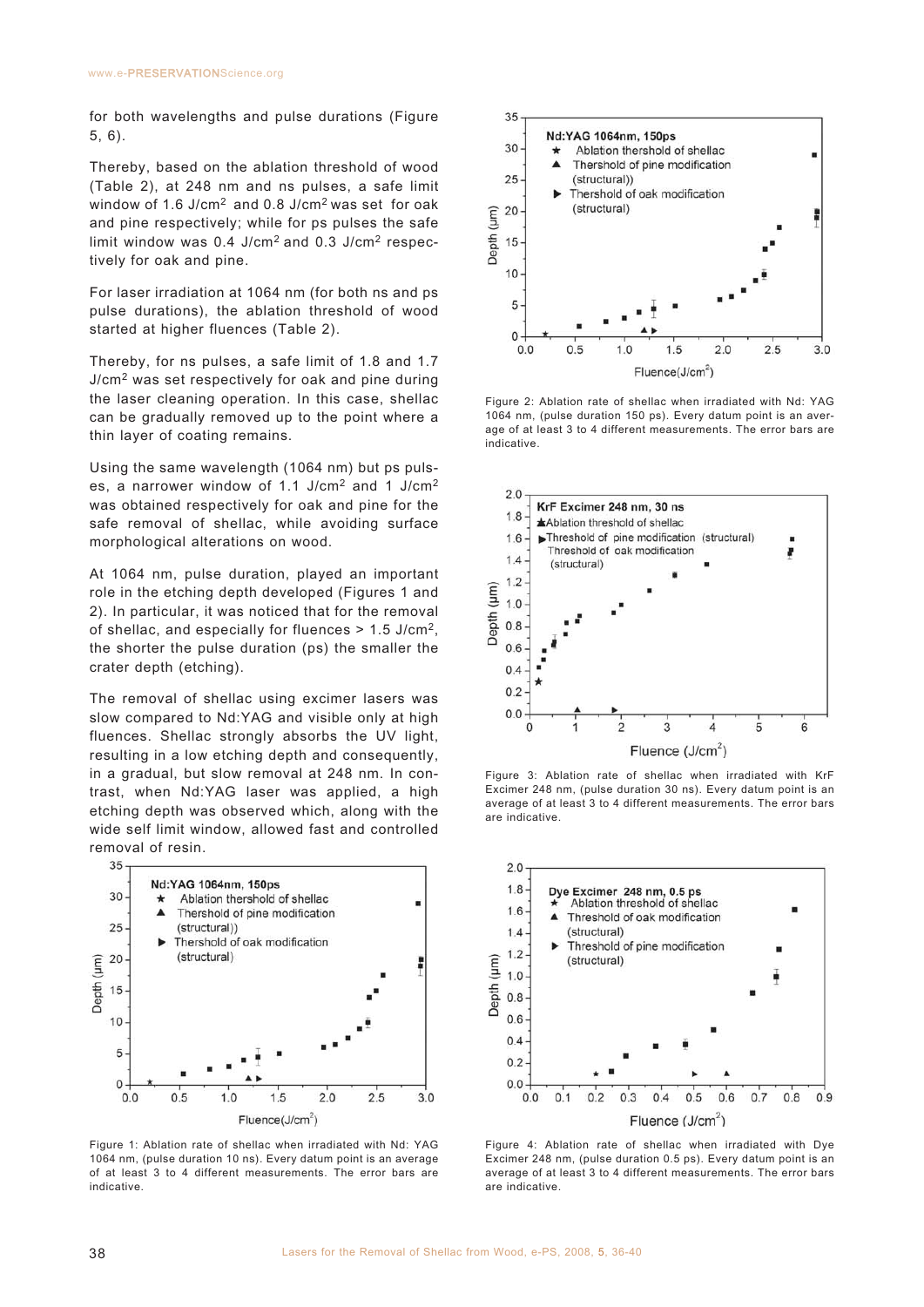Above the wood threshold, a noticeable change in the wood morphology was observed, when different wavelengths were used.

Stereoscopic examination of uncoated mock-ups, irradiated at 248 nm, for both ns and ps pulses, showed photochemical alterations to the wooden surface, in the form of yellowing at all fluences applied; while wood etching became visible only at high fluences.

In contrast, at 1064 nm for both ns and ps pulses, no discoloration effects were present; while wood

|                                | Ablation<br>threshold<br>of oak | Ablation<br>threshold<br>of pine | Repetition<br>Rate |
|--------------------------------|---------------------------------|----------------------------------|--------------------|
| Laser                          | (in J/cm2)                      | (in J/cm2)                       | (Hz)               |
| Nd:YAG,<br>1064 nm, 10 ns      | $\overline{2}$                  | 1.9                              | 10                 |
| Nd:YAG,<br>1064 nm, 150 ps     | 1.3                             | 1.2                              | $\overline{2}$     |
| Excimer KrF,<br>248 nm, 30 ns  | 1.8                             | 1                                | 20                 |
| Excimer Dye,<br>248 nm, 0.5 ps | 0.6                             | 0.5                              |                    |

Table 2: The ablation threshold of oak and pine, based on craters depth, for all wavelengths and pulses applied.



Figure 5: SEM micrograph of spot created (arrowed) on oak coated with shellac with 1 pulse. Fluence: 0.2 J/cm2. Laser: Nd:YAG 1064 nm, 1 ns. Bar = 10 μm.



Figure 6: SEM micrograph of spot created (arrowed) on oak coated with shellac with 1 pulse. Fluence: 0.2 J/cm2. Laser: Nd:YAG 1064 nm, 150 ps. Bar = 10 μm.

etching became visible at low fluences for ps pulses and at high fluences for ns pulses.

However, examination of the same mock-ups by SEM, showed that irradiation with 248 nm caused structural modifications in addition to the photochemical changes (yellowing) observed stereoscopically, for both ns and ps pulse durations, even at very low fluencies (1 J/cm2 and 0.5 J/cm2 respectively) (Figure 7, 8).

In summary, it was revealed that at 1064 nm, the self limited window was wider than that observed at 248 nm for both pulse durations. Furthermore, with ps pulse durations a narrower self limited window was obtained than with ns pulses at both wavelengths applied.

Finally, for all wavelengths and pulses applied, the ablation threshold of oak always occurred at higher fluence than pine (Table 2). The higher density of oak (r<sub>0</sub>  $\approx$  0.62 g/cm<sup>3</sup>)<sup>12</sup> compared to pine (r<sub>0</sub>  $\approx$ 0.46 g/cm<sup>3</sup> $)$ <sup>12</sup>, could be an explanation for this difference in fluence required to ablate the two wood species.



Figure 7: SEM micrograph of spot created on uncoated pine mock-up with 1 pulse. Fluence: 1 J/cm2. Laser: Excimer 248 nm, 30 ns. Bar = 10 μm.



Figure 8: SEM micrograph of spot created on uncoated oak mock-up with 1 pulse. Fluence: 0.5 J/cm2. Laser: Excimer 248 nm. 0.5 ps. Bar = 10 μm.